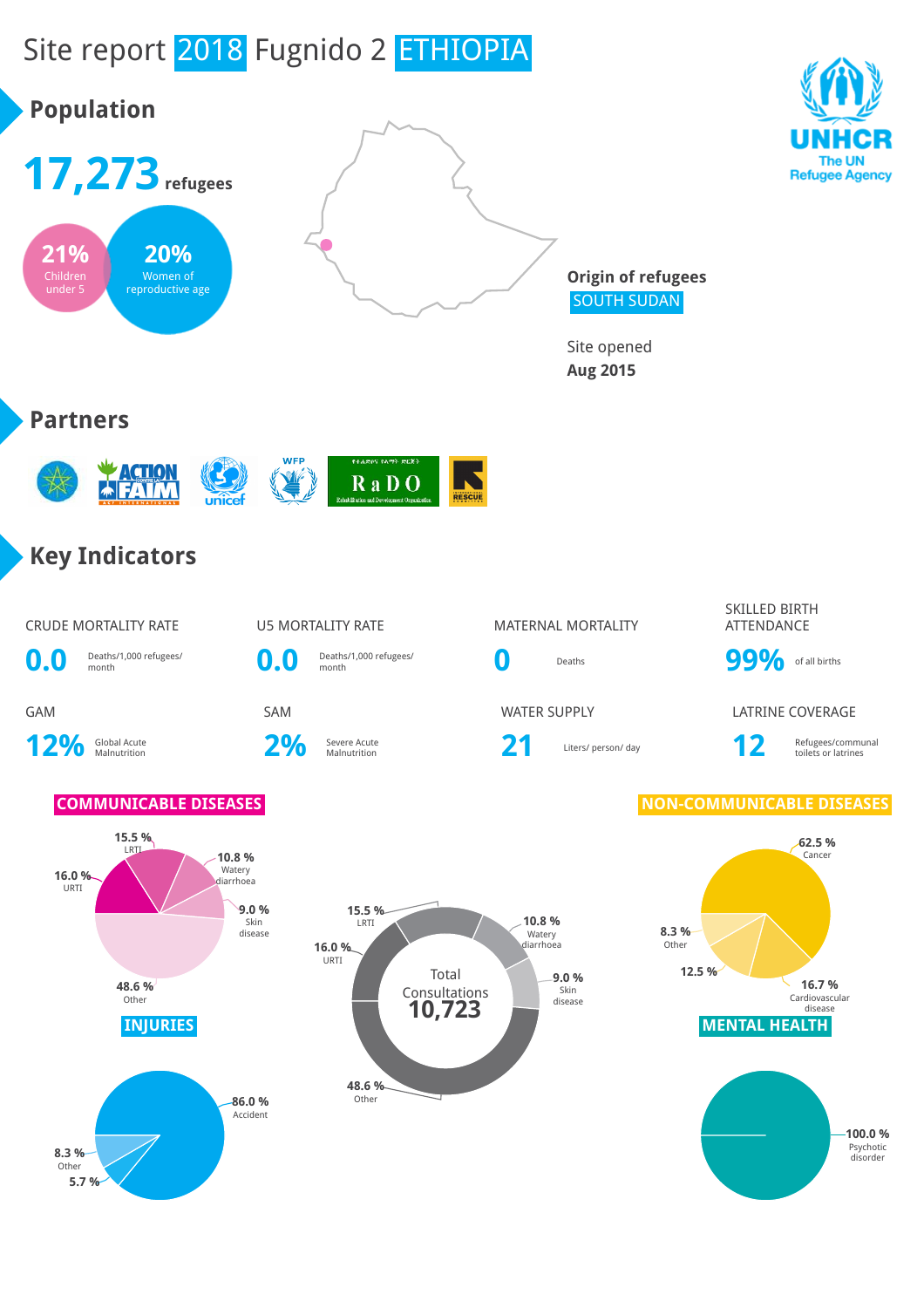## **Public Health**

| <b>HEALTH STAFFING</b>                                      | <b>INDICATOR</b> | <b>STANDARD</b> |                            | <b>MORBIDITY</b>                                 | <b>INDICATOR</b> | <b>STANDARD</b> |   |   |
|-------------------------------------------------------------|------------------|-----------------|----------------------------|--------------------------------------------------|------------------|-----------------|---|---|
| Number of medical doctors                                   |                  | 1: 50,000       | $\bullet$                  | Incidence of malaria among children under        | 6                |                 |   |   |
| Number of qualified nurses                                  | $\overline{7}$   | 1:10,000        | $\bullet$                  | Incidence of watery diarrhoea among              | 22               |                 |   |   |
| Number of community health workers                          | 96               | 1: 1,000        | $\bullet$                  | children under 5                                 |                  |                 |   |   |
| <b>ACCESS AND UTILIZATION</b>                               | <b>INDICATOR</b> | <b>STANDARD</b> |                            | Incidence of pneumonia among children<br>under 5 | 24               |                 |   |   |
| Consultations per trained clinician per day                 | 17               | < 50            | ◙                          | Incidence of pneumonia among over 5              | 8                |                 |   |   |
| Health utilisation rate (new visits / refugee /             | 0.6              | $1 - 4$         | ణ                          | Tuberculosis success rate                        | 66%              | < 90%           | ☺ |   |
| year)<br>Proportion of host population consultations        | 0%               |                 |                            | Were any MDR/X-TB cases diagnosed among<br>PoCs? | <b>No</b>        | <b>No</b>       | ☺ |   |
| <b>MORTALITY</b>                                            | <b>INDICATOR</b> | <b>STANDARD</b> |                            | <b>VACCINATION</b>                               | <b>INDICATOR</b> | <b>STANDARD</b> |   |   |
| <b>Crude Mortality Rate</b><br>(CMR) (/1000/month)          | 0.0              | < 0.75          | Ø                          | Full vaccination coverage                        | 17%              | $< 95\%$        |   | Ø |
| Under-five Mortality Rate<br>(U5MR) (/1000/month)           | 0.0              | $< 1.5$         | Ø                          | Measles vaccination coverage                     | 90%              | < 95%           |   | Ø |
| <b>Infant Mortality Rate</b><br>(IMR) (/1000 livebirths)    | 0.0              | $< 30$          | Ø                          | Source of vaccination data                       | <b>HIS</b>       |                 |   |   |
| <b>Neonatal Mortality Rate</b><br>(NNMR) (/1000 livebirths) | $\bf{0}$         | < 20            | $\boldsymbol{\mathcal{S}}$ | <b>IN-PATIENT DEPARTMENT (IPD)</b>               | <b>INDICATOR</b> | <b>STANDARD</b> |   |   |
| <b>OUTBREAK ALERT AND RESPONSE</b>                          | <b>INDICATOR</b> | <b>STANDARD</b> |                            | Average length of stay (days)                    |                  |                 |   |   |
| Proportion of outbreaks investigated within 48<br>hours     |                  | 100%            |                            | Case fatality rate                               |                  |                 |   |   |
| Number of outbreaks reported                                | $\bf{0}$         |                 |                            | Hospitalisation rate                             | 0.0              | $50 - 150$      |   | Ø |

# **Reproductive Health**

| <b>ANTENATAL CARE</b>                                                                     | <b>INDICATOR</b> | <b>STANDARD</b> |                       | <b>FAMILY PLANNING</b>                                                      | <b>INDICATOR</b> | <b>STANDARD</b> |   |
|-------------------------------------------------------------------------------------------|------------------|-----------------|-----------------------|-----------------------------------------------------------------------------|------------------|-----------------|---|
| Antenatal care coverage                                                                   | 41%              | > 90%           | $\boldsymbol{\Omega}$ | Contraceptive prevalence rate                                               | 1%               | $\geq 30\%$     | ೞ |
| Coverage of antenatal tetanus vaccination                                                 | 96%              | >95%            |                       | Source of contraceptive prevalence data                                     | <b>HIS</b>       |                 |   |
| <b>DELIVERY CARE</b>                                                                      | <b>INDICATOR</b> | <b>STANDARD</b> |                       | SEXUAL AND GENDER-BASED VIOLENCE (SGBV)                                     | <b>INDICATOR</b> | <b>STANDARD</b> |   |
| Proportion of births attended by skilled<br>personnel                                     | 99%              | $\geq 90\%$     | Ø                     | Total number of reported rapes                                              | O                |                 |   |
| Proportion of births conducted by caesarean<br>section                                    | 0%               | $5 - 15%$       | ظ                     | Proportion of eligible rape survivors provided<br>with PEP within 72 hours  |                  | 100%            |   |
| Proportion of newborn infants with low birth<br>weight (<2500 gs) (weighed within 72 hrs) | 2%               | < 15%           |                       | Proportion of eligible rape survivors provided<br>with ECP within 120 hours |                  | 100%            |   |
| Proportion of teenage pregnancies                                                         | 2%               |                 |                       | SEXUALLY TRANSMITTED INFECTIONS (STIS)                                      | <b>INDICATOR</b> | <b>STANDARD</b> |   |
| Still birth rate (/1000 total births / month)                                             | n                |                 |                       | Number of genital ulcer diseases                                            | $\overline{2}$   |                 |   |
| Number of maternal deaths                                                                 | 0                |                 |                       | Number of Pelvic Inflammatory diseases                                      | O                |                 |   |
| Proportion of maternal deaths investigated<br>within 48 hours                             |                  | 100%            |                       |                                                                             |                  |                 |   |